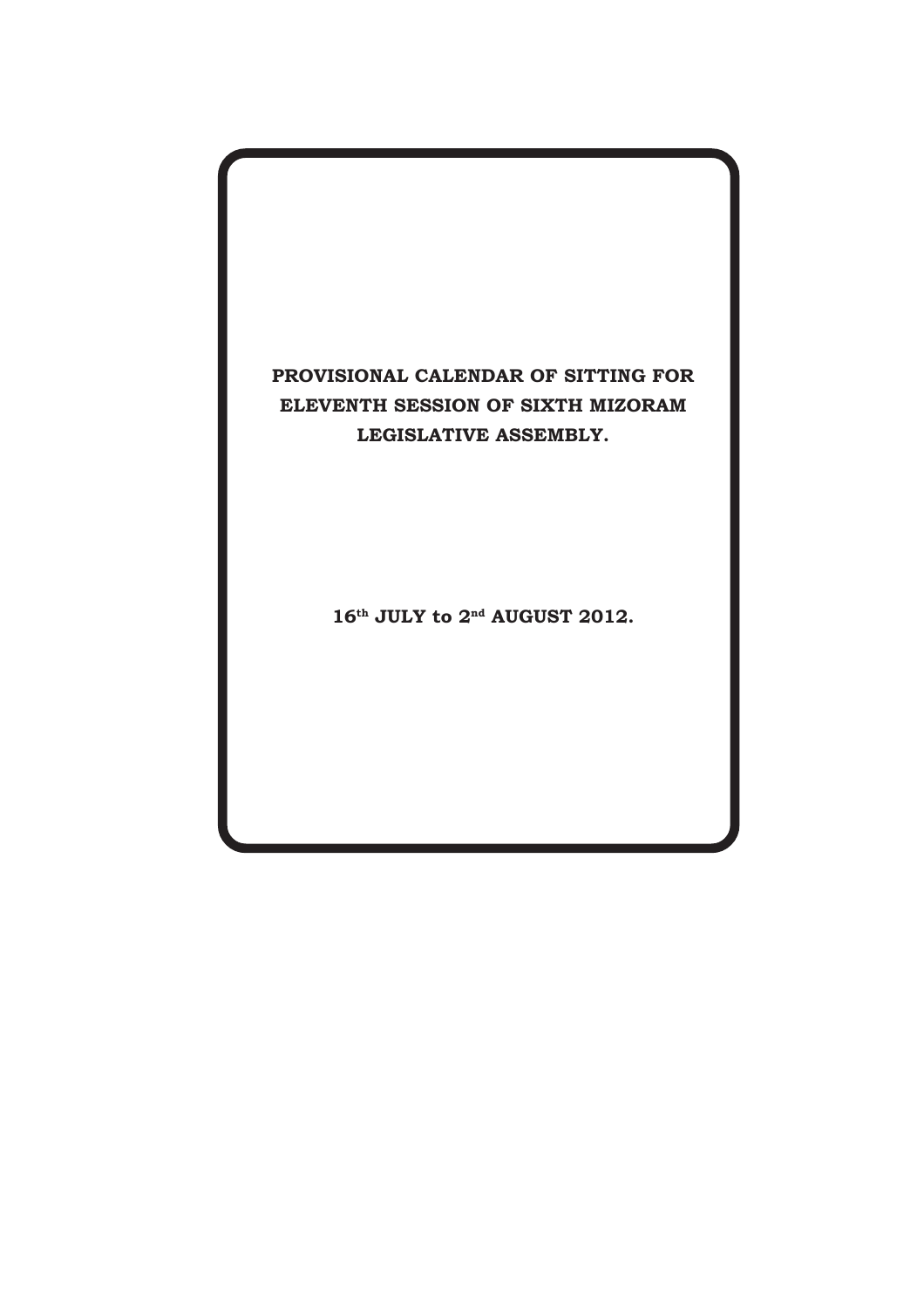## **PROVISIONAL CALENDAR**

| 16.7.2012 (Monday) :    |                           |          | Presentation of Budget for the<br>year 2012-2013                                              |
|-------------------------|---------------------------|----------|-----------------------------------------------------------------------------------------------|
| $17.7.2012$ (Tuesday) : |                           | 2.       | 1. Questions<br>Government Business                                                           |
| 18.7.2012 (Wednesday) : |                           | 2.       | 1. Questions<br>Government Business                                                           |
| 19.7.2012 (Thursday) :  |                           |          | No Sitting / Presidential<br>Election, 2012                                                   |
| 20.7.2012 (Friday)      | $\mathbb{R}^{\mathbb{Z}}$ | 2.       | 1. Questions<br>Private Members' Business                                                     |
| 21.7.2012 (Saturday)    | $\sim$ 1                  |          | Holiday                                                                                       |
| 22.7.2012 (Sunday)      | $\ddot{\cdot}$            |          | Holiday                                                                                       |
| 23.7.2012 (Monday)      | $\mathbb{R}^n$            | 1.<br>2. | Questions<br>General Discussion on the<br>Budget for the year 2012-<br>2013 (to commence)     |
| 24.7.2012 (Tuesday)     | $\mathbb{R}^{\mathbb{Z}}$ | 1.<br>2. | Questions<br>General Discussion on the<br>Budget for the year 2012-<br>2013 (to be concluded) |
| 25.7.2012 (Wednesday) : |                           | 2.       | 1. Questions<br>Discussion and Voting on<br>Demands for Grant for the<br>year 2012-2013       |
| 26.7.2012 (Thursday) :  |                           | 2.       | 1. Questions<br>Discussion and Voting on<br>Demands for Grant for the<br>year 2012-2013       |
| 27.7.2012 (Friday)      |                           | 2.       | 1. Questions<br>Discussion and Voting on<br>Demands for Grant for the<br>year 2012-2013       |